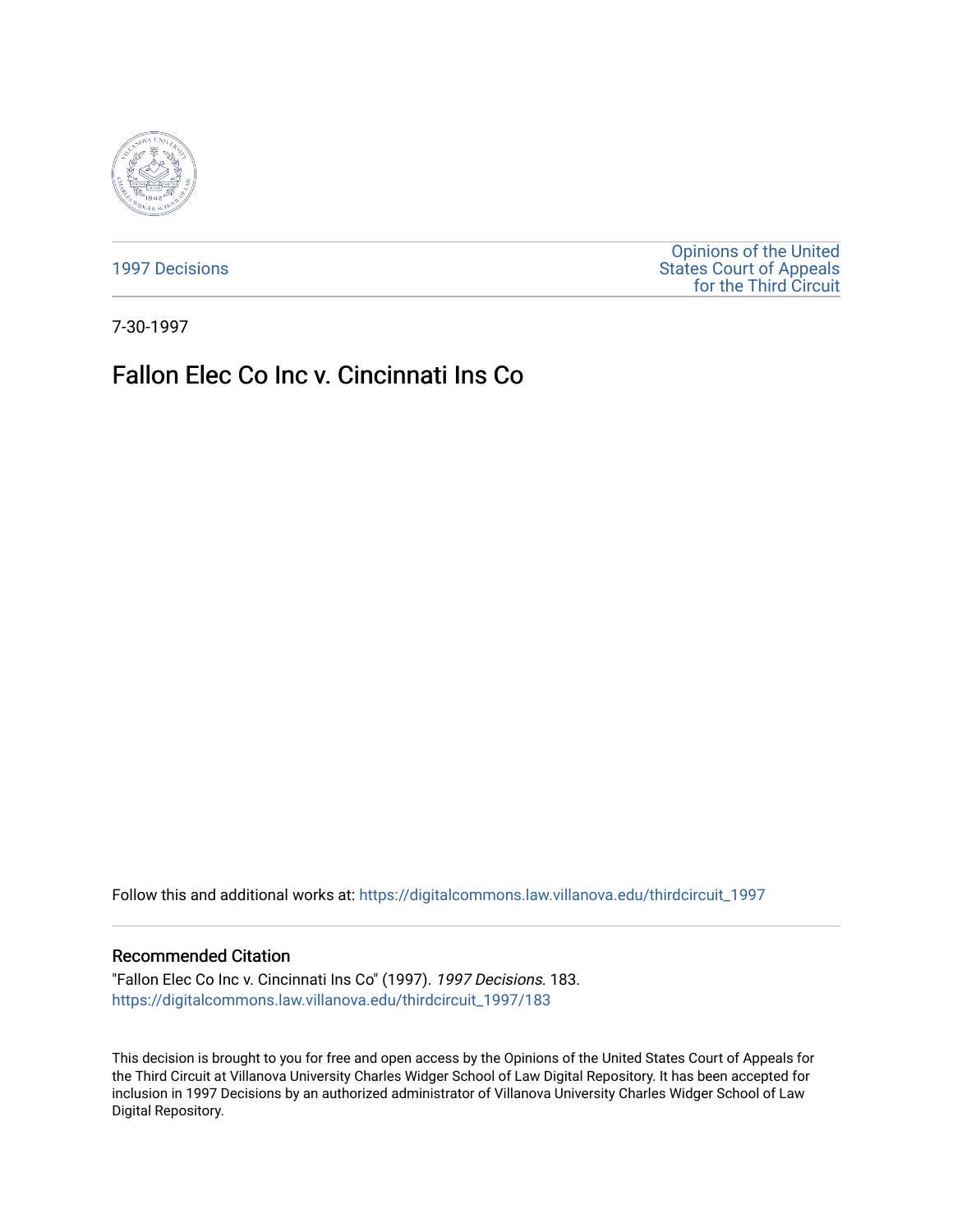```
iled July 30, 1997 
UNITED STATES COURT OF APPEALS 
FOR THE THIRD CIRCUIT 
Nos. 96-3559 and 96-3560 
FALLON ELECTRIC CO., INC. 
v. 
THE CINCINNATI INSURANCE COMPANY, 
Third-Party Plaintiff 
v. 
RAVIN, INC.; RALPH P. MUROVICH; 
DARLENE A. MUROVICH, 
Third-Party Defendants 
The Cincinnati Insurance Company, 
Appellant No. 96-3559 
COREY FOOD SERVICE EQUIPMENT, INC. 
v. 
THE CINCINNATI INSURANCE COMPANY, 
Third-Party Plaintiff 
v. 
RAVIN, INC.; RALPH P. MUROVICH; 
DARLENE A. MUROVICH, 
Third-Party Defendants 
The Cincinnati Insurance Company, 
Appellant No. 96-3560
```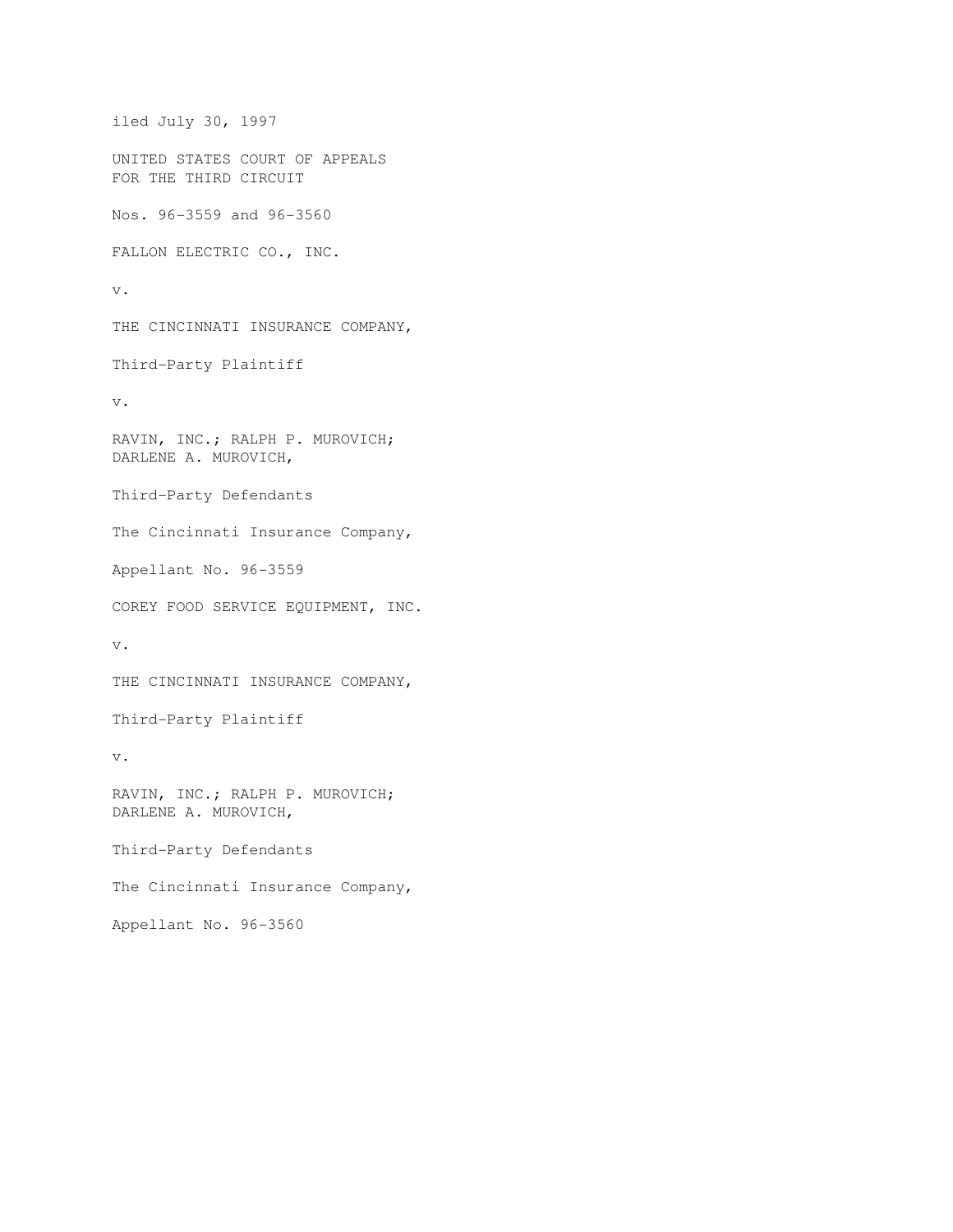On Appeal from the United States District Court for the Western District of Pennsylvania (D.C. Nos. 94-cv-01079 and 94-cv-01519) Argued June 13, 1997 BEFORE: COWEN, ALITO and GARTH, Circuit Judges (Filed July 30, 1997) Jack W. Plowman, Esq. David Raves, Esq. (Argued) Plowman, Spiegel & Lewis 310 Grant Street The Grant Building, 2nd Floor Pittsburgh, PA 15219-2204 COUNSEL FOR APPELLANT Cincinnati Insurance Company Gerard J. Cipriani, Esq. Anthony W. Hinkle, Esq. (Argued) Cipriani & Werner 2500 Two Oliver Plaza Pittsburgh, PA 15222 COUNSEL FOR APPELLEES Ravin, Inc. Ralph P. Murovich Darlene A. Murovich

# **OPINION OF THE COURT**

COWEN, Circuit Judge.

This is an appeal from the July 24, 1996, judgment of the district court awarding appellant Cincinnati Insurance Company ("CIC") attorney's fees in the amount of \$53,429.21 and expenses of \$1,417.00. CIC has appealed the amount of fees awarded by the district court and it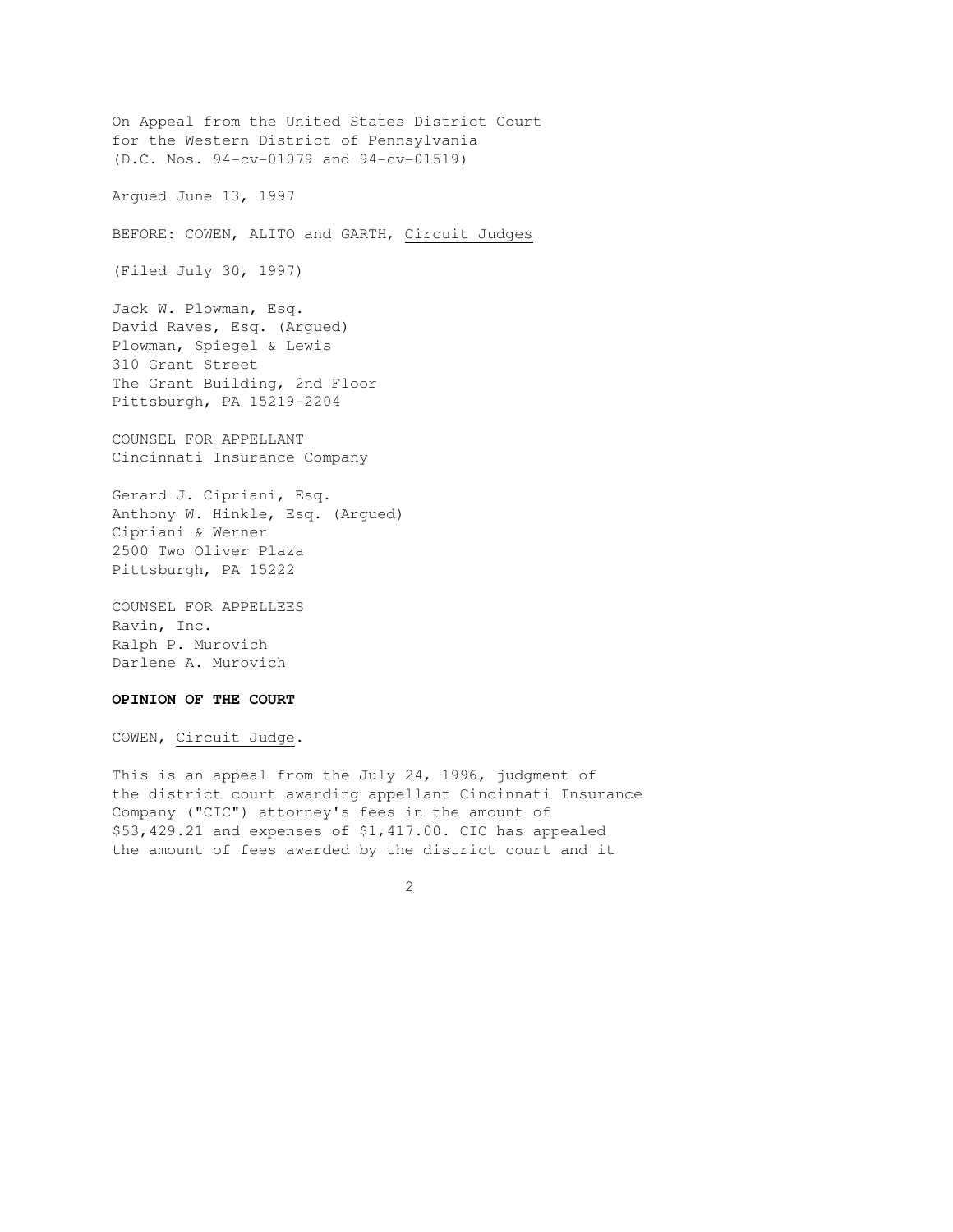requests an order directing an award of its attorney's fees incurred on this appeal. We will vacate the judgment of the district court and remand with instructions to enter judgment in favor of CIC in the amount of \$87,752.24 in attorney's fees and \$1,417.00 in expenses heretofore approved.

# **I.**

In 1993, appellee Ravin, Inc. was awarded a general contract on a construction project located in Westmoreland County, Pennsylvania. Ravin, Inc. contracted with a number of subcontractors to perform various jobs. Ravin, Inc. obtained from CIC a labor and materials payment bond, under which CIC agreed to act as Ravin Inc.'s surety and to make payments to the subcontractors in the event that Ravin, Inc. failed in its obligation to do so. In exchange, Ravin, Inc. and its owners, appellees Ralph and Darlene Murovich (collectively "Ravin"), executed an indemnity agreement that provided that they would

exonerate, indemnify and keep indemnified [CIC] from and against any and all liability for losses and expenses of whatsoever kind or nature, including the fees and disbursements of counsel, and against any and all said losses and expense which [CIC] may sustain or incur: (i) by reason of having executed or procured the execution of any Bond or Bonds; (ii) by reason of the failure of [Ravin] to perform or comply with the covenants and conditions of this Agreement; or (iii) in enforcing any of the covenants and conditions of this Agreement. [CIC] may pay or compromise any claim, demand, suit, judgment or expense arising out of such Bond or Bonds and any such payment or compromise shall be binding upon [Ravin] and included as a liability, loss or expense covered by this Indemnity Agreement, provided the same was made by [CIC] in the reasonable belief that it was liable for the amount disbursed, or that such payment or compromise was reasonable under all of the circumstances. In the event of any such payment or compromise by [CIC], an itemized statement thereof sworn to by any representative of [CIC] familiar with the facts, or the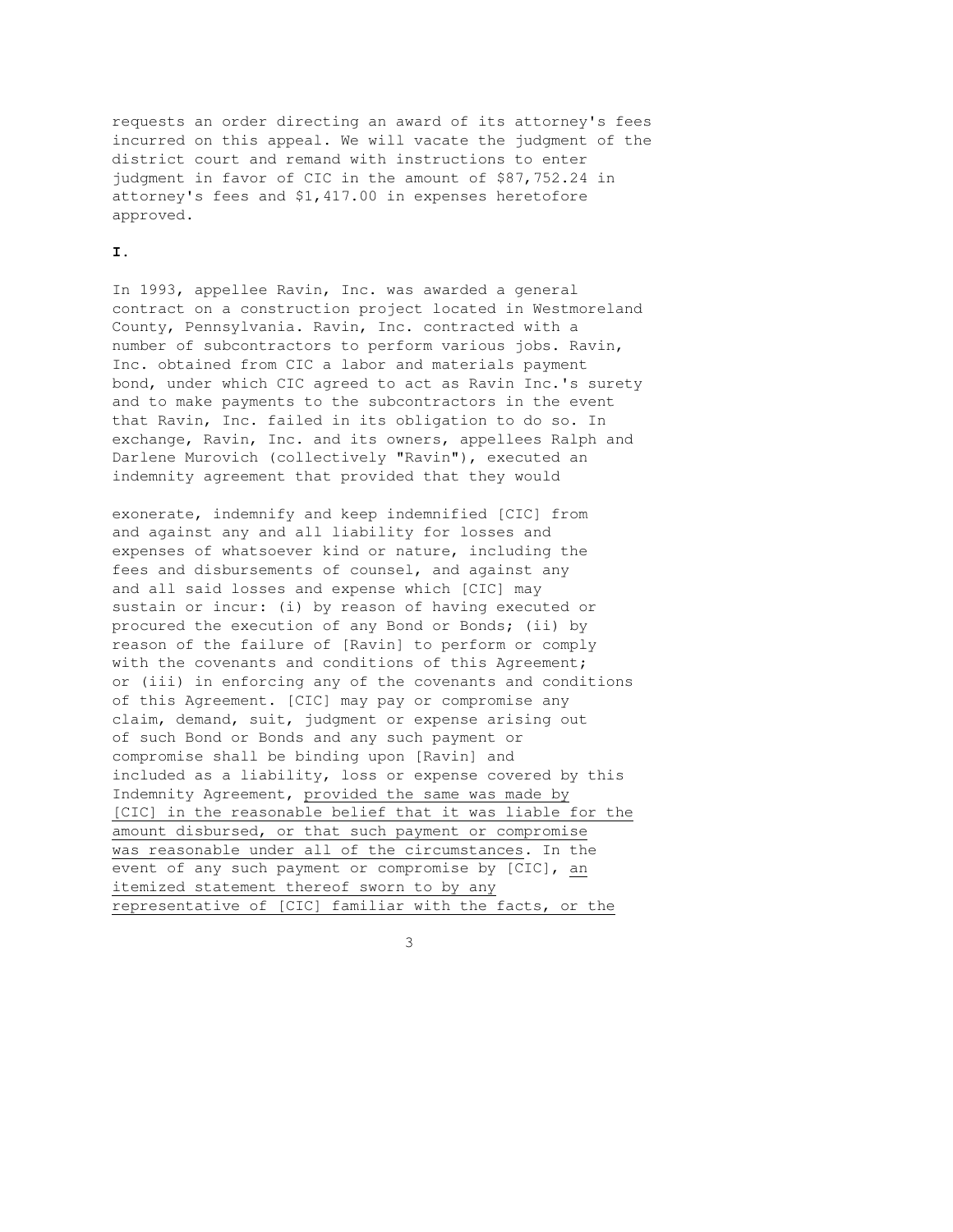voucher or vouchers or other evidence of such payment or compromise shall be prima facia [sic] evidence of the facts and the amount of the liability of [Ravin] under this Agreement.

App. at 30 (emphasis added).

Fallon Electric Company and Corey Food Service Equipment, two of the subcontractors, subsequently brought this action against CIC in the district court. Fallon and Corey alleged that Ravin had failed to pay them for materials they had provided for the project. They asserted that CIC was liable for these amounts pursuant to the payment bond. CIC subsequently joined Ravin pursuant to the indemnity agreement for any losses it would incur as a result of the litigation, including the costs of the suit. Fallon and Corey then added claims against Ravin for the amounts they had sought from CIC. Ravin contested its liability to Fallon and Corey, relying on the same affirmative defenses raised by CIC. CIC and Ravin each retained separate counsel. Ravin also contested its liability under the indemnity agreement. Before trial the district court ruled that the indemnity agreement was valid and enforceable.

CIC's counsel was present at trial but did not crossexamine any witnesses, relying on Ravin's counsel for that purpose. Before the trial was concluded, CIC and Ravin settled Fallon's and Corey's claims. CIC then sought \$87,752.24 in attorney's fees and \$1,417.00 in expenses from Ravin pursuant to the indemnity agreement, incurred in defending Fallon's and Corey's suit, as well as actions brought by several other subcontractors that were then pending in state court.

The district court reviewed testimony from the trial in order to determine the amount of attorney's fees and expenses CIC should be awarded. At trial, CIC introduced testimony regarding the attorney's fees and expenses it incurred. Ravin conducted a short cross-examination of CIC's witness. See App. at 171-74. However, Ravin did not introduce any evidence to demonstrate that the fees were incurred unreasonably, in bad faith, or through fraud, or that CIC acted unreasonably in paying the fees.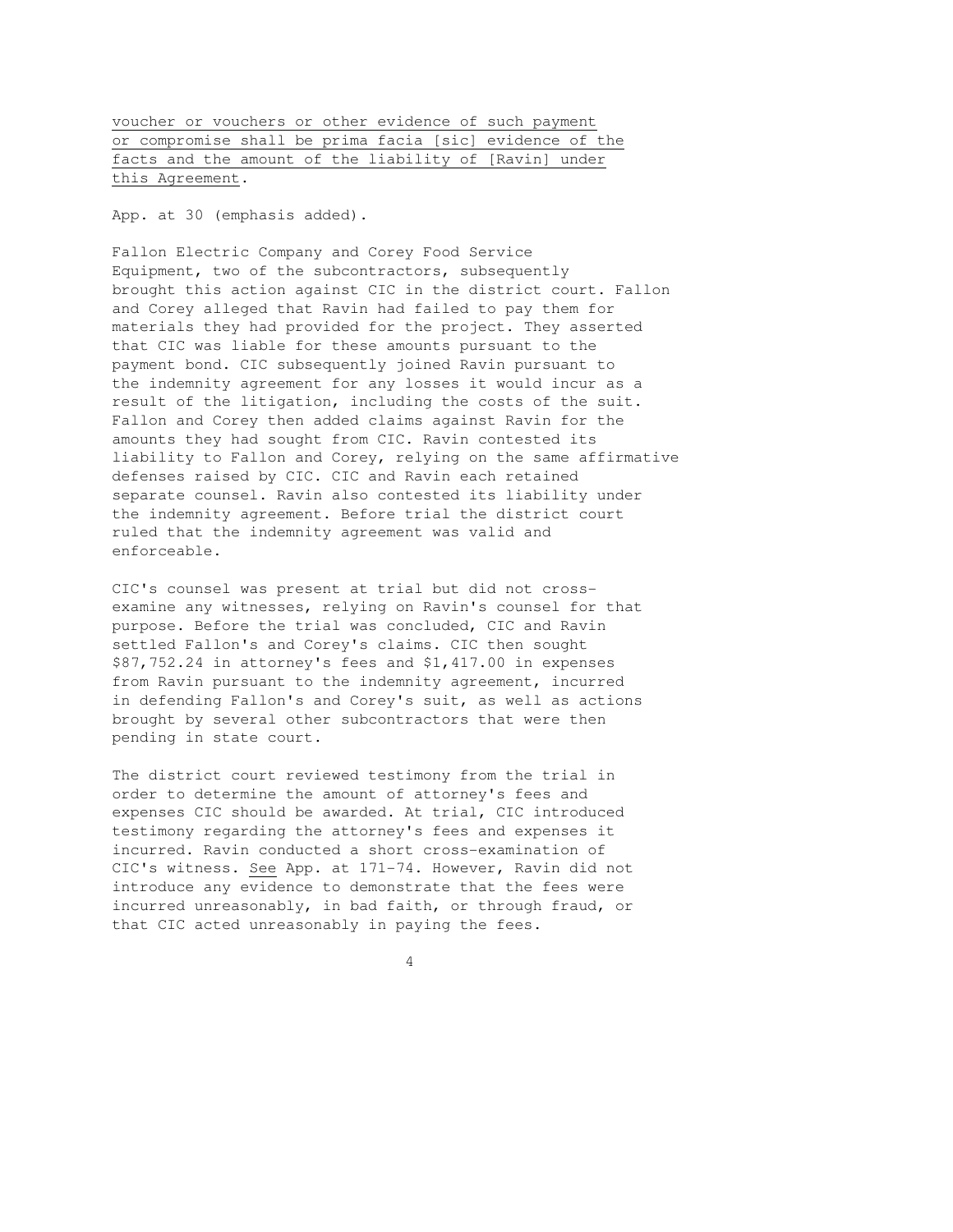On July 24, 1996, the district court awarded CIC expenses in the requested amount of \$1,417.00. However, it awarded CIC attorney's fees in the amount of only \$53,429.21, some \$34,000 less than the sum requested by CIC. The district court concluded that the excess amount of attorney's fees sought by CIC was not incurred out of reasonable necessity. CIC appeals. Ravin has not crossappealed.

# **II.**

The district court exercised diversity jurisdiction pursuant to 28 U.S.C. § 1332 (1993). Fallon, Corey, and Ravin are all Pennsylvania corporations with their principal places of business in Pennsylvania. The Muroviches are residents of Pennsylvania. CIC is an Ohio corporation with its principal place of business in Ohio. The amount in controversy exceeds \$50,000. This Court has jurisdiction over the district court's final judgment pursuant to 28 U.S.C. § 1291 (1993).

#### **III.**

The parties agree that the indemnity agreement is governed by Pennsylvania law. CIC argues that the district court erred by imposing a reasonableness requirement on the amount of attorney's fees, especially in light of the "prima faci[e] evidence" language in the indemnity agreement. App. at 30. In addition, Ravin offers two reasons that the judgment of the district court should be reversed or modified in its favor. We will address these issues in turn.

### **A.**

Pursuant to Pennsylvania law, in construing an indemnity agreement, as with any other contract, the court must determine the intentions of the parties. See Brotherton Constr. Co. v. Patterson-Emerson-Comstock, Inc., 178 A.2d 696, 697 (Pa. 1962); Fulmer v. Duquesne Light Co., 543 A.2d 1100, 1104 (Pa. Super. 1988). Such intentions should be ascertained primarily by looking to the language used in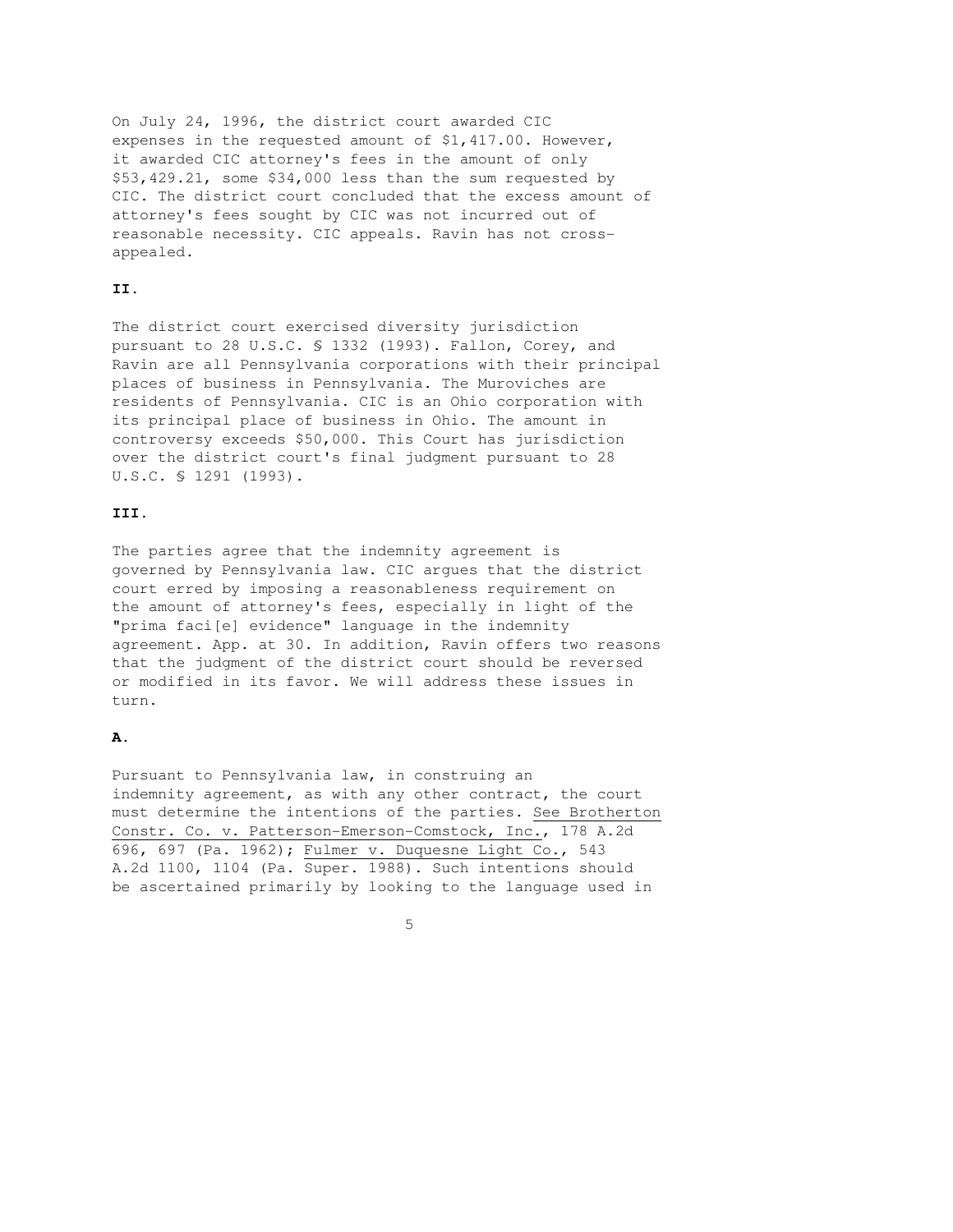the agreement. See Brotherton, 178 A.2d at 697; Emery v. Metzner, 156 A.2d 627, 630 (Pa. Super. 1959).

CIC argues that, in light of the "prima faci[e] evidence" language in the indemnity agreement, the district court erred in imposing on CIC the burden of proving that the attorney's fees it sought were incurred out of reasonable necessity. We agree.

The district court cited cases from various jurisdictions in support of its conclusion that "a surety may recover fees and expenses under an indemnity agreement only if it was `reasonably necessary' for the surety to incur them . . . even where the contract of indemnity contains no explicit provision mandating reasonableness on the part of the surety." App. at 284 (citing United States Fidelity and Guar. Co. v. Love, 538 S.W.2d 558, 559 (Ark. 1976); Redfern v. R.E. Dailey & Co., 379 N.W.2d 451, 456-57 (Mich. Ct. App. 1985); Perkins v. Thompson, 551 So.2d 204, 209 (Miss. 1989); Sentry Ins. Co. v. Davison Fuel & Dock Co., 396 N.E.2d 1071, 1074 & n.2 (Ohio Ct. App. 1978); Central Towers Apts., Inc. v. Martin, 453 S.W.2d 789, 799 (Tenn. Ct. App. 1969); James Constructors, Inc. v. Salt Lake City Corp., 888 P.2d 665, 667, 668-69 (Utah Ct. App. 1994)). The district court concluded "that the Pennsylvania Supreme Court would adopt this well-reasoned line of authority." Id. at 285. It expressly placed the burden of proving reasonable necessity upon CIC and found that CIC had not sustained that burden as to a portion of the requested fees. See id. at 286-87.

The district court was correct that several courts have imposed on indemnitees the burden of proving the reasonable necessity of attorney's fees sought pursuant to indemnity agreements. However, none of the cases cited involved indemnity agreements that contained the same "prima faci[e] evidence" language at issue here. See Love, 538 S.W.2d at 558; Redfern, 379 N.W.2d at 454-55; Perkins, 551 So.2d at 209; Sentry, 396 N.E.2d at 1072; Central Towers, 453 S.W.2d at 793-94; James, 888 P.2d at 668.

Although neither the Pennsylvania courts nor we have ruled on the issue of the effect of such language, 1 various

1. CIC places great reliance on an unpublished opinion of this Court, American States Ins. Co. v. Uhutch, No. 89-3083 (3d Cir. Jan. 24, 1990).

 $\overline{\phantom{a}}$  , and the contribution of the contribution of the contribution of the contribution of the contribution of the contribution of the contribution of the contribution of the contribution of the contribution of the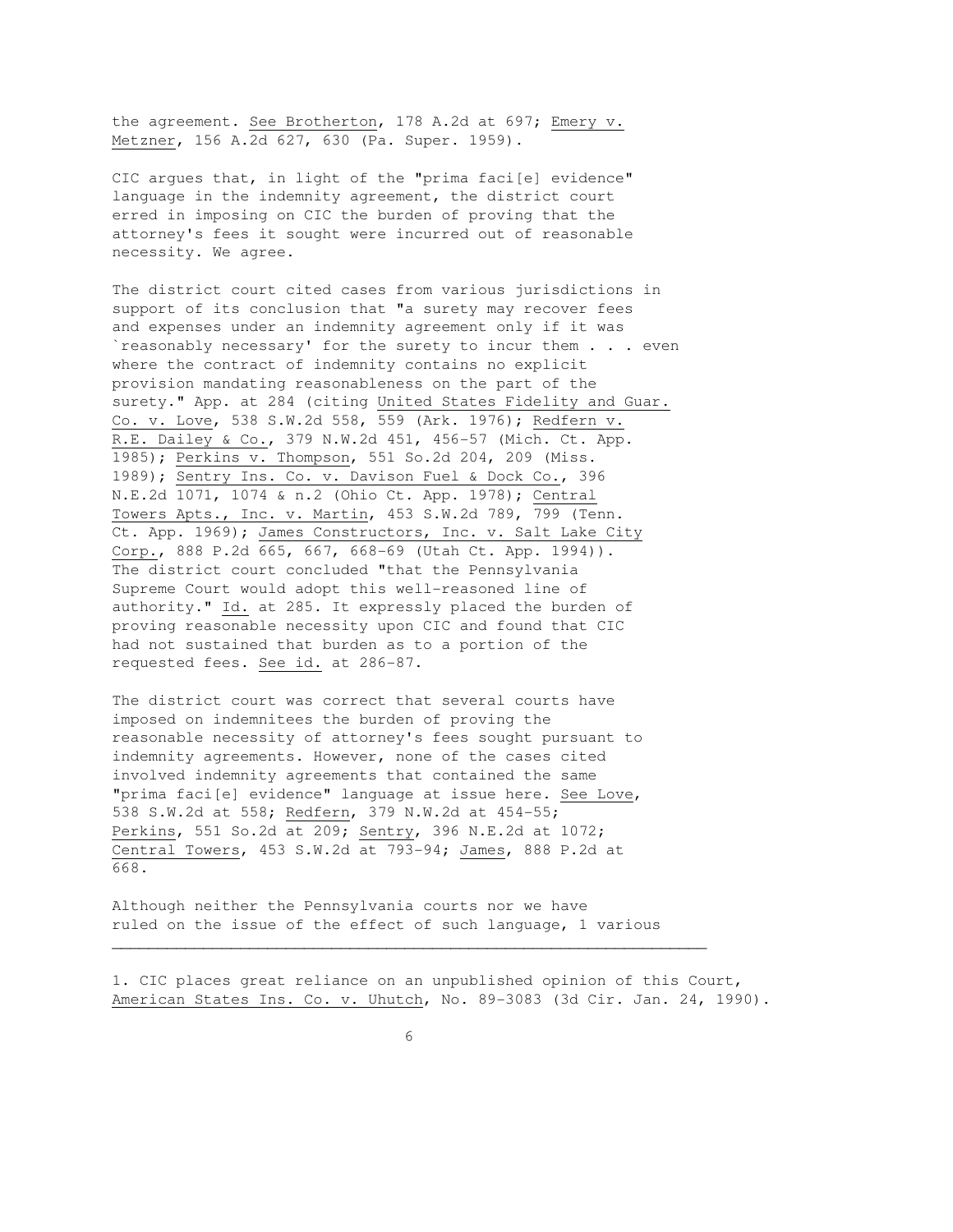other courts have. The opinions of these courts demonstrate that the "prima facie evidence" language at issue here shifts to the indemnitor the burden of proving the fees are excessive. How the indemnitor may prove that the fees may not be recovered is dependent upon the language of the indemnity agreement.

For example, in Transamerica Premier Ins. Co. v. Nelson, 878 P.2d 314, 318 (Nev. 1994) (per curiam), the Nevada Supreme Court noted that the indemnity agreement there provided "that in any claim or suit, an itemized statement of expenses is prima facie evidence of the fact and extent of the liability of the indemnitor." The indemnitor had agreed to reimburse the indemnitee "for all expenses incurred in good faith." Id. at 316. The court held that the "good faith" language obviated any inquiry into the reasonableness of the costs incurred and required that the court consider "only whether the attorney's fees were incurred in good faith." Id. at 317. The court stated: "When the parties contractually agree that good faith is the standard, undertaking a determination of anything other than good faith is inappropriate." Id. The court further concluded that the "prima facie evidence" language shifted to the indemnitor the burden of proving bad faith. See id. at 318.

Similarly, in United States Fidelity & Guar. Co. v. Napier Elec. & Constr. Co., 571 S.W.2d 644, 645 (Ky. Ct. App. 1978), the indemnity agreement provided that the indemnitor would be liable to the surety

for all "liabilities, losses and expenses" incurred by [Surety], including all amounts paid by [Surety] "in good faith under the belief that: (1) Surety was or might be liable therefor; (2) Such payments were necessary or advisable to protect any of Surety's right or to avoid or lessen Surety's liability or alleged liability."

(quoting indemnity agreement). The agreement further provided that "vouchers or other evidence of payments or

However, the Court does not regard such opinions as binding precedent. See Third Circuit Internal Operating Procedures ch. 5.8 (1994).

7

 $\overline{\phantom{a}}$  , and the contribution of the contribution of the contribution of the contribution of the contribution of the contribution of the contribution of the contribution of the contribution of the contribution of the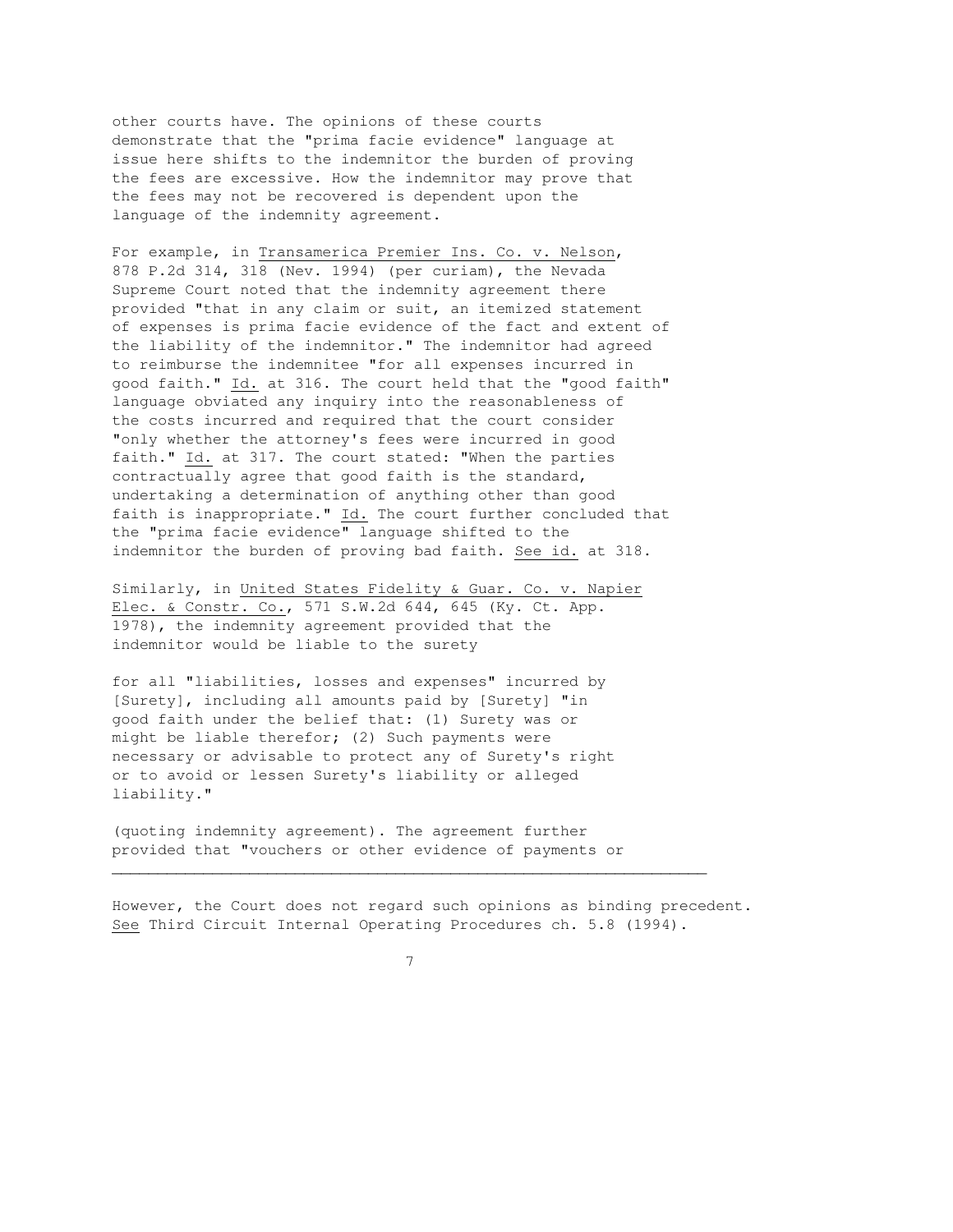an itemized statement of payments sworn to by an officer of the surety shall be prima facie evidence of the fact and extent of the liability of the indemnitor to the surety." Id. at 646. The court held that under such an agreement, "the indemnitor may successfully attack payments made by the surety only by pleading and proving fraud or lack of good faith by the surety." Id.

Finally, in Hawaiian Ins. & Guar. Co. v. Higashi, 675 P.2d 767, 769 (Haw. 1984), the Hawaii Supreme Court addressed, albeit in dictum, the situation where an indemnity agreement provides that payment of monies by an indemnitee is prima facie evidence of an indemnitor's liability. The court wrote: "Obviously, where such a provision is in the agreement, the burden of proof on th[e] issues [of reasonableness and good faith] shifts." Id.

In addition to the courts in Nelson, Napier Electric, and Higashi, several courts have noted that such a "prima facie evidence" clause in an indemnity agreement is valid and enforceable. See, e.g., Continental Cas. Co. v. American Sec. Corp., 443 F.2d 649, 652-53 (D.C. Cir. 1970) (per curiam); Transamerica Ins. Co. v. Bloomfield, 401 F.2d 357, 362 (6th Cir. 1968) (applying Tennessee law); Carroll v. National Surety Co., 24 F.2d 268, 270 (D.C. Cir. 1928); International Fidelity Ins. Co. v. United Constr., Inc., No. 91-2361, 1992 WL 111368, at \*2-3 (E.D. Pa. May 15, 1992) (applying Pennsylvania law); Curtis T. Bedwell & Sons, Inc. v. International Fidelity Ins., No. 83-5733, 1989 WL 55388, at \*3 (E.D. Pa. May 23, 1989) (same); Buckeye Union Ins. Co. v. Boggs, 109 F.R.D. 420, 423-24 (S.D. W. Va. 1986) (applying West Virginia law); Commercial Union Ins. Co. v. Melikyan, 430 So.2d 1217, 1221 (La. Ct. App. 1983). While these courts have declined to state the precise effect of such language, Ravin has not cited a single case for the proposition that the language has no effect whatsoever or that the effect of such language is anything other than that described in Nelson, Napier Electric, and Higashi.

We conclude that the Pennsylvania courts would hold that a "prima facie evidence" clause in an indemnity agreement shifts to the indemnitor the burden of proving that the costs incurred were not recoverable. We further conclude that what an indemnitor must demonstrate to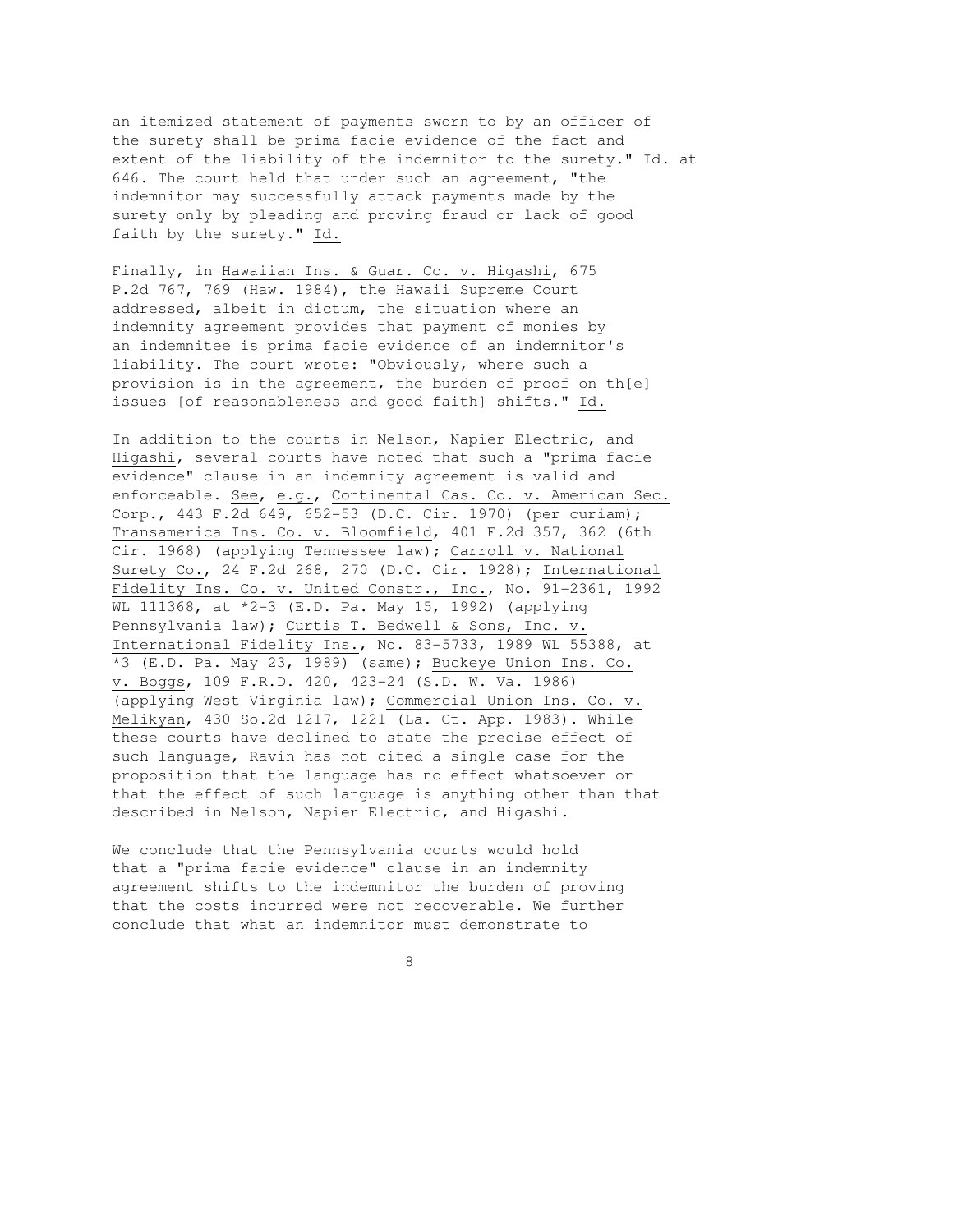escape liability for attorney's fees depends upon the precise language used in the agreement. In Napier Electric, 571 S.W.2d at 646, and Nelson, 878 P.2d at 317-18, the Kentucky and Nevada courts held that the indemnitor must prove bad faith or fraud on the part of the indemnitee in order to avoid payment. However, this result followed from express language in the indemnity agreements in those cases providing that the indemnitees were bound only by a "good faith" standard. See Napier Electric, 571 S.W.2d at 645; Nelson, 878 P.2d at 316. Here, by contrast, the agreement provides that Ravin would be liable to indemnify CIC only for those payments "made . . . in the reasonable belief that [CIC] was liable for the amount disbursed, or that such payment or compromise was reasonable under all of the circumstances." App. at 30 (emphasis added). Pursuant to the foregoing, the court should have placed on Ravin the burden of proving both that: CIC did not actually believe that it was liable for the attorney's fees disbursed, or that its belief in that respect was unreasonable; and CIC did not actually believe that the payment of such fees (as opposed to the incurrence of the fees) was reasonable under all the circumstances, or that its belief in that respect was unreasonable.2 A showing that CIC did not actually believe it was liable for the fees or that CIC did not actually believe that the payment of such fees was reasonable under all the circumstances would be tantamount to a showing of bad faith or fraud.

The district court here expressly placed the burden on CIC of proving the reasonable necessity of the attorney's fees, and found that CIC had not met that burden. See App. at 286. In refusing to reallocate the burden of proof in accordance with the foregoing, the district court impermissibly ignored the terms of the indemnity agreement.

Ordinarily, we would remand this matter for a determination of attorney's fees based on the proper standard. However, Ravin produced no evidence at trial,

2. We express no opinion as to what standard, if any, the Court would apply absent any language regarding either good faith or reasonableness of the incurrence or payment of the fees.

9

 $\overline{\phantom{a}}$  , and the contribution of the contribution of the contribution of the contribution of the contribution of the contribution of the contribution of the contribution of the contribution of the contribution of the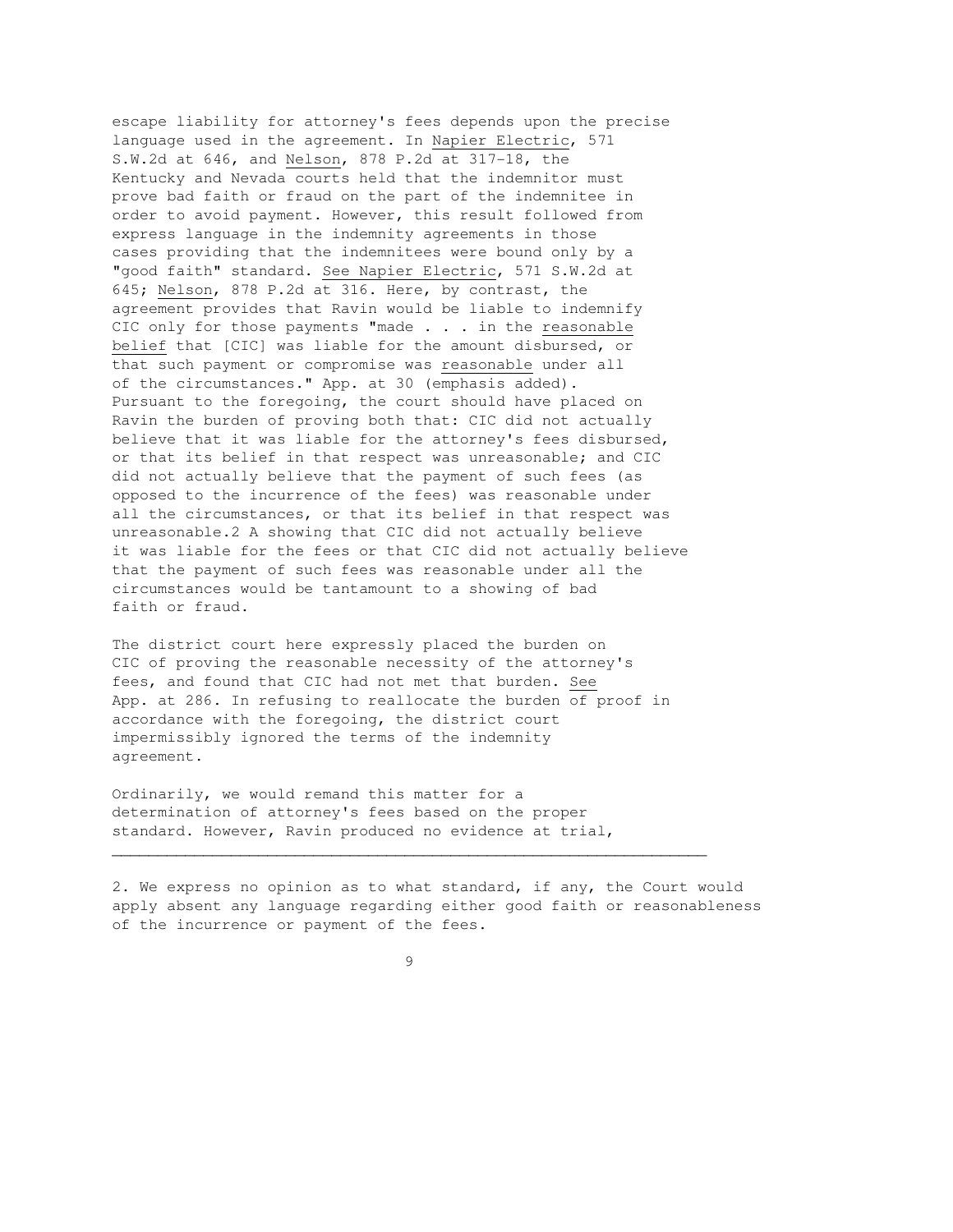either directly or through cross-examination of CIC's witness, that would satisfy the burden it bore in overcoming CIC's prima facie case of entitlement. Ravin introduced no evidence to show either that CIC's belief that the payments were necessary was unreasonable, or that the payment of the fees was unreasonable under all the circumstances. That being so, Ravin's sole remaining grounds to challenge the attorney's fees claimed by CIC was bad faith, and Ravin produced no evidence, and has not argued on appeal, that CIC acted in bad faith. Indeed, the record is devoid of any indication that CIC acted in bad faith. In such circumstances, a remand for redetermination by the district court is unnecessary. See Fischer v. Philadelphia Elec. Co., 96 F.3d 1533, 1541 (3d Cir. 1996), cert. denied, \_\_\_ U.S. \_\_\_, 117 S.Ct. 1247 (1997); Hanover Potato Prods., Inc. v. Shalala, 989 F.2d 123, 131 (3d Cir. 1993). Therefore, we will simply vacate the judgment of the district court and remand with directions to enter judgment in favor of CIC, awarding it expenses and attorney's fees in the amount it requested.

# **B.**

Ravin requests that we reverse or modify the judgment of the district court in Ravin's favor, contending that the district court erred in two respects. However, as we noted above, Ravin has conceded that it did not file a notice of cross-appeal pursuant to FED. R. APP. P. 4(a)(3). See Appellee's Br. at 6. Thus, we may not consider Ravin's contentions unless "the disposition as to [the appealing] party is inextricably intertwined with the interests of a nonappealing party so as to make it impossible to grant relief to one party without granting relief to the other." United States v. Tabor Court Realty Corp., 943 F.2d 335, 344 (3d Cir. 1991); see also Repola v. Morbark Indus., Inc., 980 F.2d 938, 940-41 (3d Cir. 1992). Ravin has not provided us with any reason why this exception applies here and we fail to perceive any. Accordingly, we will not consider Ravin's contentions.

#### **IV.**

The judgment of the district court will be vacated. The matter will be remanded to the district court with